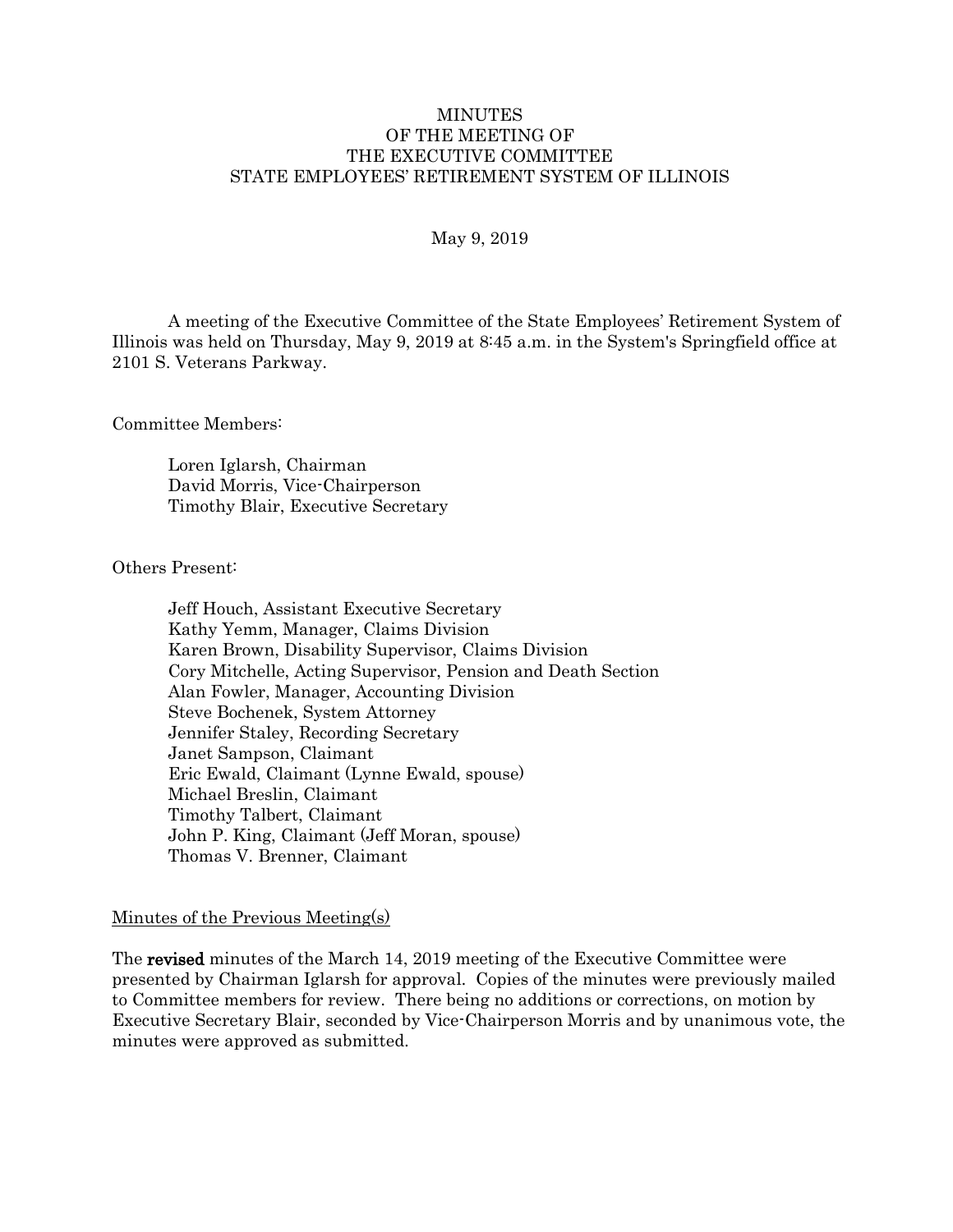The minutes of the April 11, 2019 meeting of the Executive Committee were presented by Chairman Iglarsh for approval. Copies of the minutes were previously mailed to Committee members for review. There being no additions or corrections, on motion by Executive Secretary Blair, seconded by Vice-Chairperson Morris and by unanimous vote, the minutes were approved as submitted.

## Routine Claims Report

The Routine Claims Report for the month of April 2019 was presented. Following review and discussion, the Routine Claims Report for the period of April 2019, as prepared by staff, was received by the Executive Committee.

## Old Business

Christopher Fritsche – Occ-Dis – Gainful Employment Inquiry

Christopher Fritsche worked as a Correctional officer for Menard Correctional Center. Mr. Fritsche last worked on January 24, 2018. He was on extended benefits until January 31, 2019. Mr. Fritsche began a service connected leave on February 1, 2019.

Mr. Fritsche has requested a written appeal to the Executive Committee to approve his occupational disability benefit with the understanding he is part owner of a company but does no physical labor.

After some discussion, the Committee requested that SERS obtain his prior tax return to establish his role/involvement in the business. The case is deferred until such documentation showing his earnings is received for review.

## New Business

## Janet Sampson – Appeal to Retain Estimated FAC – Personal Hearing

Janet Sampson retired January 1, 2019. When Governor Quinn froze wages in July 2011, Ms. Sampson was working for DHS. When those frozen wages were paid, they were placed in 3 different months instead of being allocated in the correct months where the money was due. In addition, Ms. Sampson was paid for comp time in a lump sum which needed to be allocated to the correct months where the money was earned. She says she was not allowed to use the comp time as time off or cash it in each pay period.

Ms. Sampson was given estimates at SERS on two different occasions using the Final Average Compensation (FAC) on the system which included the larger salaries placed in single months instead of spread over the correct months.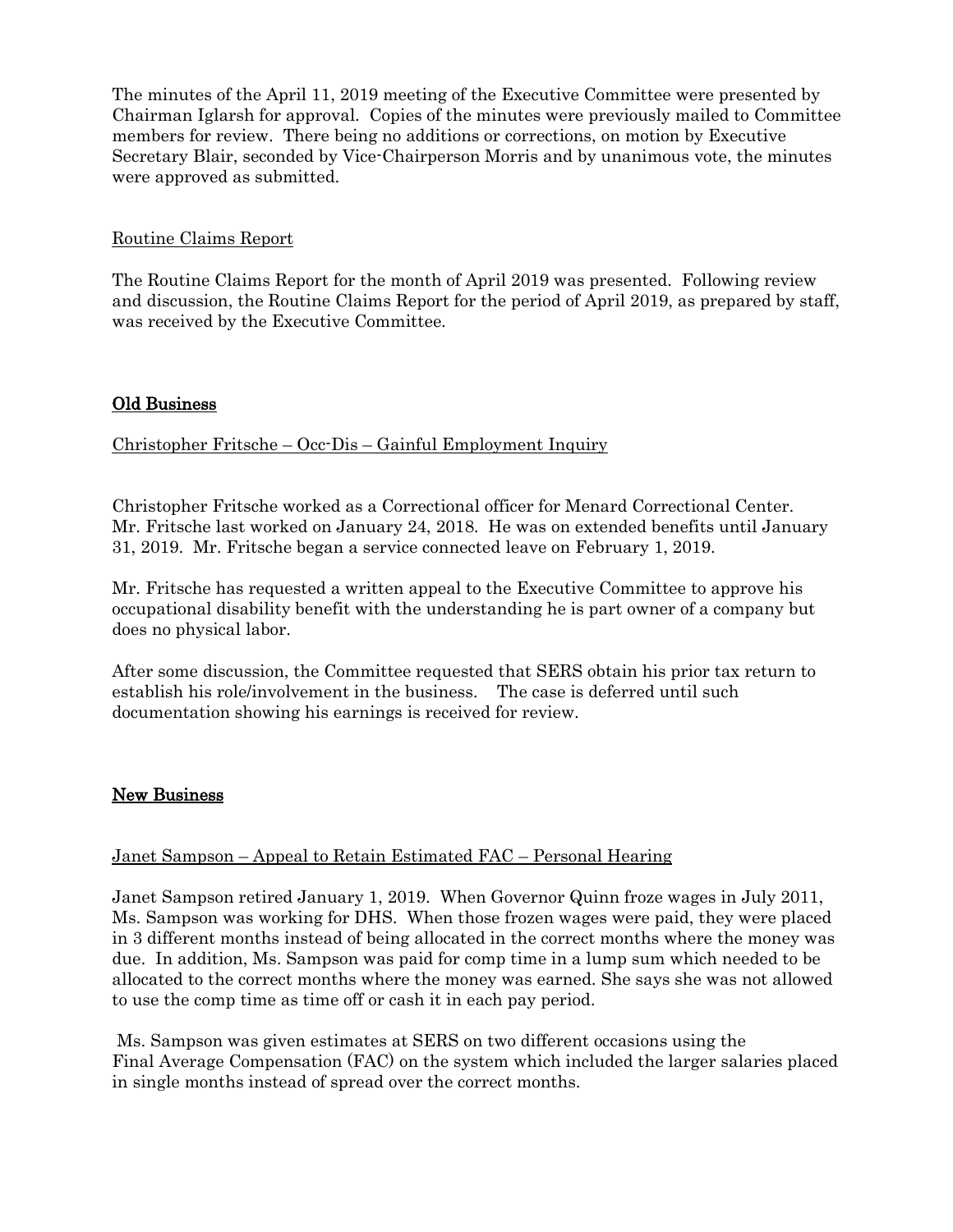When Janet Sampson's pension was being calculated, SERS requested a breakdown of comp time from the agency and used what information was known regarding the back wages to calculate the FAC. The FAC used to calculate Ms. Sampson's pension was \$8,936.49.

After receiving the Notice of Preliminary Retirement Annuity Approval the member came in to the SERS office to question the FAC. She was told that SERS would try to obtain further information from DHS about the back wages as several months were missing and the pay reported had decreased in FY13 compared to FY12. Once this information was received from DHS, it was apparent that more wages needed to be removed from the FAC period, resulting in a lower FAC of \$8,917.15.

Ms. Sampson is requesting her pension be based on the estimated FAC provided to her during her office visits.

After some discussion, Executive Secretary Blair moved to refer the matter for recommendation. Vice Chairperson Morris seconded the motion. All were in favor.

# Eric Ewald – Appeal to Retain Estimated FAC – Personal Hearing

Eric Ewald retired January 1, 2019. When Governor Quinn froze wages in July 2011, Mr. Ewald was working for IDOC. When those frozen wages were paid, they were placed in 3 different months instead of being allocated in the correct months where the money was due. In addition, Mr. Ewald was paid for 196.75 holidays in a lump sum, which is not pensionable. He was also paid a lump sum for comp time which needed to be allocated to the correct months where the money was earned.

Mr. Ewald was given estimates at SERS on two different occasions using the Final Average Compensation (FAC) on the system which included the larger salaries placed in single months instead of spread over the correct months, including the holiday pay which shouldn't have been included at all.

When Mr. Ewald's pension was being calculated, SERS requested a breakdown of comp time from the agency and removed the back wages paid as IDOC hasn't provided any information as to where this money is due. The pay for holidays was excluded as well. The FAC used to calculate Mr. Ewald's pension was \$8,201.32.

IDOC was contacted after the pension was paid to obtain a breakdown of back wages. Once those were placed in the correct months, holiday pay was removed and comp time was left as is, the FAC increased to \$8,303.28.

Mr. Ewald is requesting his FAC include holiday pay, comp time and back wages.

After some discussion, Executive Secretary Blair moved to refer the matter for recommendation. Vice Chairperson Morris seconded the motion. All were in favor.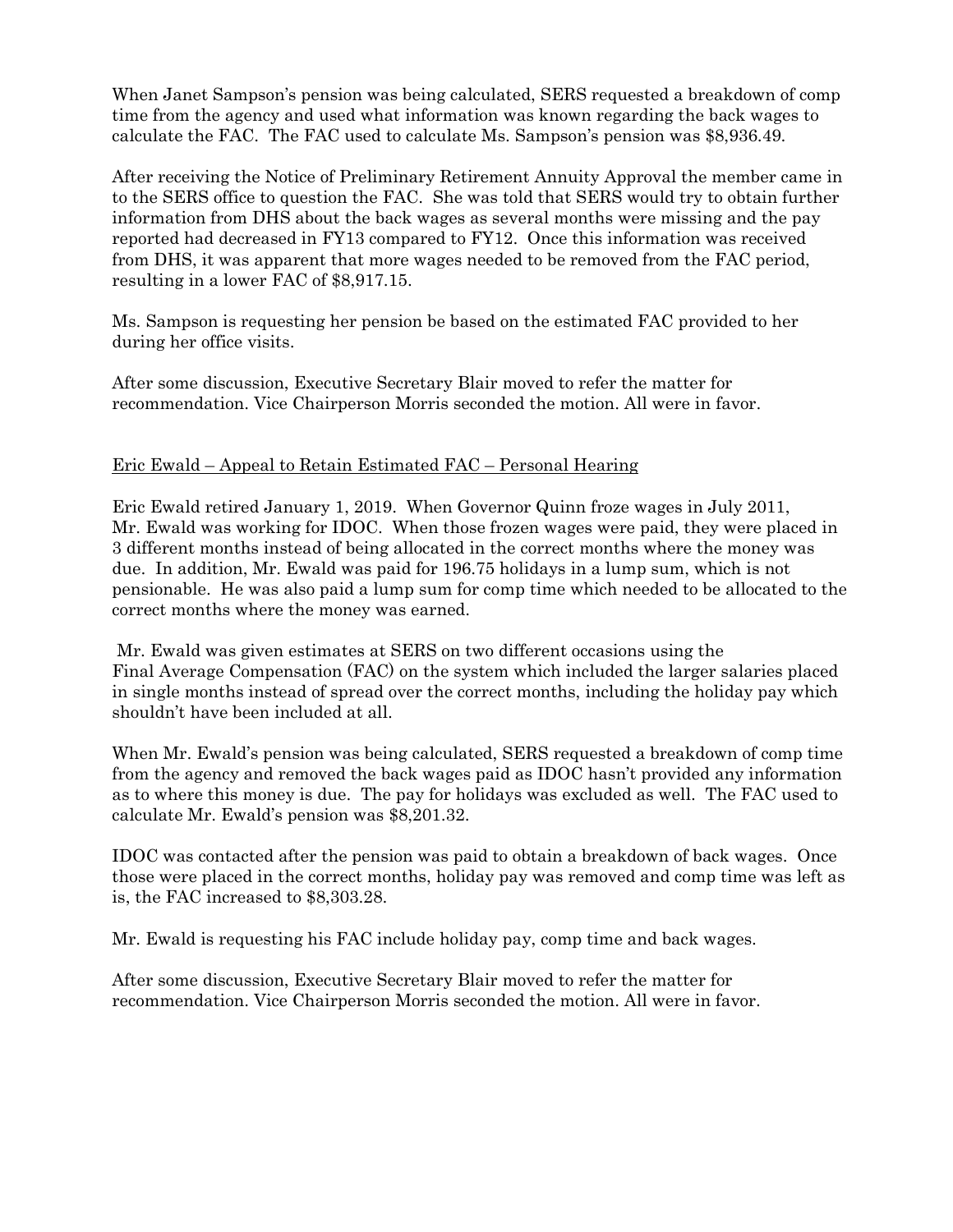# Michael Breslin – Appeal of Salary Cap – Personal Hearing

Michael Breslin retired January 1, 2019. When calculating his pension, a salary cap was applied to his Final Average Compensation (FAC) because the last 12 months of earnings exceeded the FAC by more than 25 percent. The calculated FAC was \$11,788.05

Mr. Breslin is requesting a cap not be applied to his FAC. If denied, he is requesting a refund of the contributions paid after the salary limit was met.

After some discussion, Executive Secretary Blair moved to refer the matter for recommendation. Vice Chairperson Morris seconded the motion. All were in favor.

## Timothy Talbert – Public Act 100-611 Upgrade – Personal Hearing

Public Act 100-611 provides that members who were participating under the alternative formula prior to being transferred from IDOC/IDJJ to CMS or DoIT as a result of certain executive orders shall receive service credit under the alternative formula for service after the transfer. Public Act 100-611 created the definition of "transferred employee" under 40 **ILCS 5/14-110(c)(20)**, and such position is now eligible for coverage under the alternative formula.

(20) "Transferred employee" means an employee who was transferred to the Department of Central Management Services by Executive Order No. 2003-10 or Executive Order No. 2004-2 or transferred to the Department of Innovation and Technology by Executive Order No. 2016-1, or both, and was entitled to eligible creditable service for services immediately preceding the transfer.

In November of 2011, Timothy Talbert was transferred to CMS by executive order 2003-10. Mr. Talbert remained at CMS for 44 months, and effective July 1, 2015 retired from the State. At the time of retirement, Mr. Talbert had 21.9792 years under the regular formula, and 5.1667 years under the alternative formula. His benefit was calculated so that 5.1667 years were calculated under the higher formula (2.5% for each year of service) and the 21.9792 years were calculated under the regular formula (1.67% for each year of service).

This benefit calculation was permitted because such service was related to employment as "security employee" of the Department of Corrections, and there is an explicit statutory provision that permits this calculation in situations in which the member has less 20 years in the alternative formula, but at least 20 years of total state service. Subsections (h) and (j) of 40 ILCS 5/14-108 permit security employees to get the higher benefit formula for years spent as a security employee even if they have less than 20 years in a position under the alternative formula.

(h) In the case of a member who is a covered employee, the retirement annuity for membership service as a security employee of the Department of Corrections or security employee of the Department of Human Services shall be: if retirement occurs on or after January 1, 2001, 2.5% of final average compensation for each year of creditable service; if retirement occurs before January 1, 2001, 1.67% of final average compensation for each of the first 10 years of service, 1.90% for each of the next 10 years of service, 2.10% for each year of service in excess of 20 but not exceeding 30, and 2.30% for each year in excess of 30.

(j) The retirement annuity computed pursuant to paragraphs (g) or (h) shall be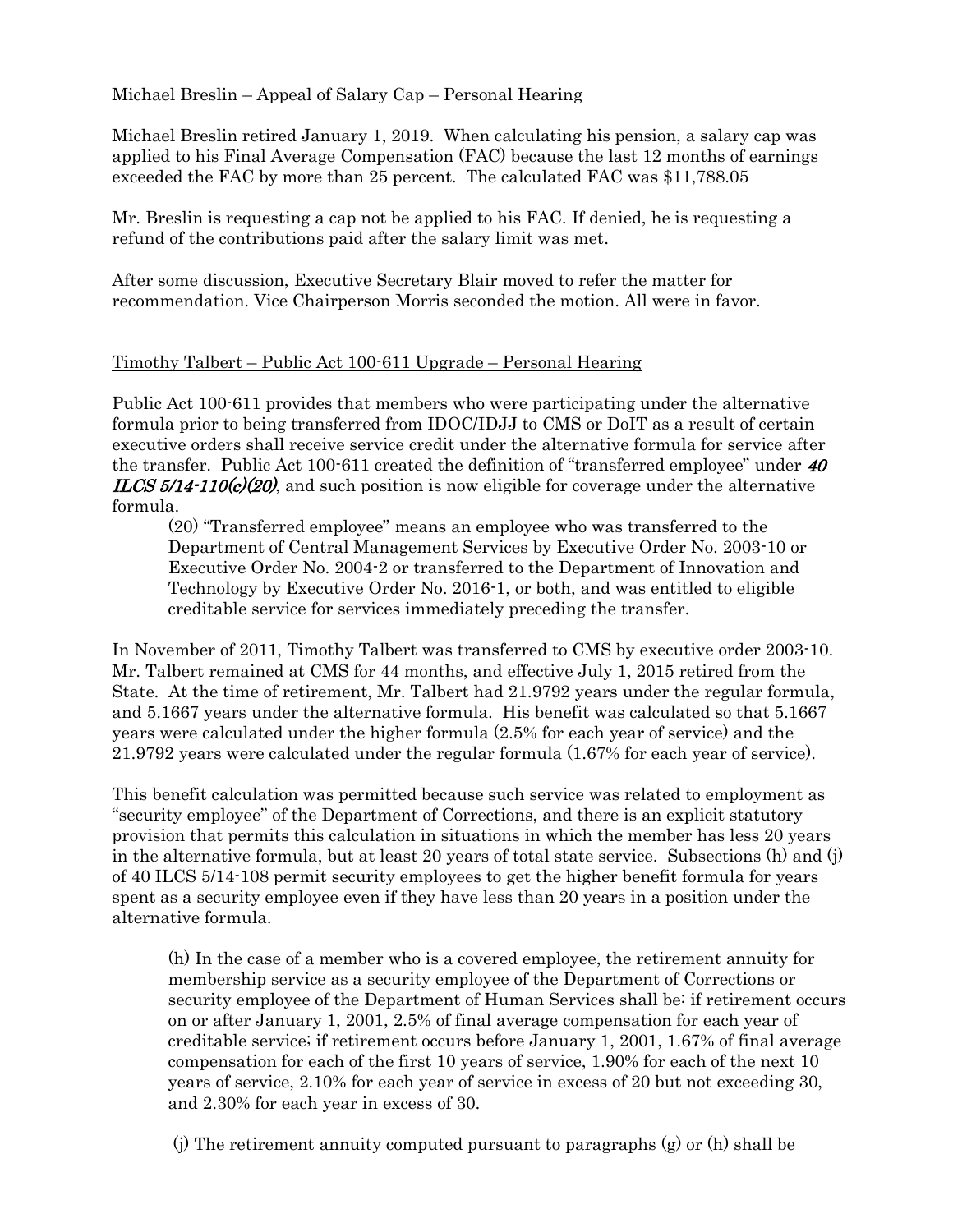applicable only to those security employees of the Department of Corrections and security employees of the Department of Human Services who have at least 20 years of membership service and who are not eligible for the alternative retirement annuity provided under Section 14-110. However, persons transferring to this System under Section 14-108.2 or 14-108.2c who have service credit under Article 16 of this Code may count such service toward establishing their eligibility under the 20-year service requirement of this subsection; but such service may be used only for establishing such eligibility, and not for the purpose of increasing or calculating any benefit.

This same treatment does not apply to the newly defined term of "transferred employee". Said different, for a "transferred employee" to get the higher benefit formula multiplier, he or she would need at least 20 years of service in a position covered under the alternative formula. In Mr. Talbert's case, his years of service in a position that meets the definition of "security employee" plus his years of service in a position that meets the definition of "transferred employee" does not total at least 20 years of service, therefore the years of service as a transferred employee is not eligible to be upgraded. Mr. Talbert has requested a personal hearing seeking retroactive adjustments to his service credit associated with his time as a transferred employee.

After some discussion, Executive Secretary Blair moved to refer the matter for recommendation. Vice Chairperson Morris seconded the motion. All were in favor.

## John P. King – Survivor Contribution Refund Repayment – Personal Hearing

John King retired effective January 1, 2014, at which time he did not have a qualified survivor. He was paid a refund of survivor contributions on February 25, 2014 totaling \$4,706.50. He married on December 8, 2018. Following his marriage, Mr. King inquired about the steps necessary to qualify his spouse for survivor's benefits. Mr. King was informed that his spouse would not qualify for survivor's benefits until December 8, 2019. In addition, Mr. King was informed that he would need to repay the amount of the refund plus interest. No estimate has been provided because his spouse, Mr. Moran, is not yet eligible to qualify for survivor's benefits. Mr. King has requested a personal hearing seeking for the applicable interest to be waived.

Vice-Chairperson Morris recused himself from the case. After some discussion, Chairman Iglarsh moved to refer the matter for recommendation. Executive Secretary Blair seconded the motion. All were in favor.

#### Thomas V. Brenner – Military Service Credit Purchase – Personal Hearing

Thomas Brenner is an active member and requested an estimate to purchase 24.25 months of military service credit. The estimate provided to Mr. Brenner indicated a cost of \$36,811.08, if paid by April 30, 2019. Of that amount, \$23,929.72 was the interest component. Mr. Brenner incurred a disabling condition while serving in the military, and the Department of Veterans Affairs has rated him 100% disabled. Mr. Brenner has requested a personal hearing requesting that the System waive the cost to purchase military service for disabled veterans, or at minimum, to waive the interest associated with the purchase.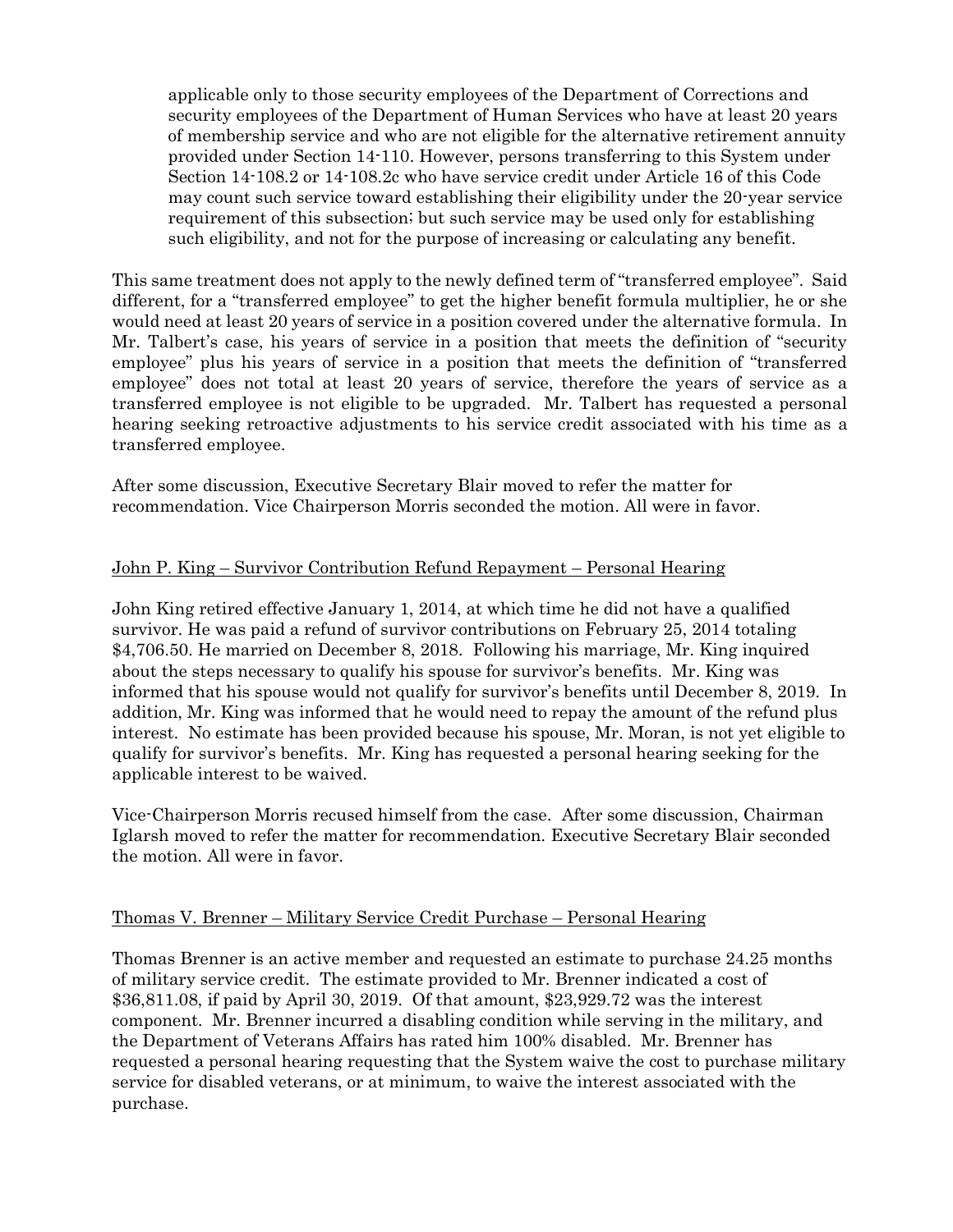After some discussion, Vice Chairperson Morris moved to refer the matter for recommendation. Executive Secretary Blair seconded the motion. All were in favor.

## Donald Zurinski – Occ Dis – Requesting Waiver of 12 Month Filing Limitation

Donald Zurinski works as a Highway Maintainer for the Illinois State Department of Transportation. He was injured while at work on 12/24/2012 and stopped working on December 26, 2012. He was last paid by his agency on January 2, 2013 and began a service connected leave of absence on January 3, 2013. He returned to work on November 12, 2013.

SERS was originally notified by his agency of his disability in January of 2013. Though an occupational packet was sent to him on two previous occasions, he admittedly did not return the paperwork due to being given inaccurate information. He is now applying for the past time period after speaking with SERS Pension's Department. SERS recently received his application on April 17, 2019. Because he did not apply within 12 months of his last pay from his agency, his application was denied. He is currently asking the Executive Committee to waive the 12 month filing limitation.

Mr. Zurinski's request for occupational disability was denied in accordance with Chapter 40 of Illinois Pension Code 5/14-123(a). He is asking the Executive Committee to please waive the 12 month filing rule, so that he may receive monthly contributions toward his pension for the time period of January 4, 2013 through November 11, 2013.

After review and discussion, Chairman Iglarsh moved to approve Mr. Zurinski's request to waive the 12 month filing limitation, seconded by Vice-Chairperon Morris. All were in favor.

## Tammy Betts – Social Security Offset Overpayment

Tammy Betts was approved for a nonoccupational benefit from SERS effective March 15, 2015. Effective July 1, 2015, she was awarded retro social security benefits and her benefit was offset by the amount social security was paying. The SSA award created an overpayment of benefits in the amount of \$19,320.00. This overpayment was repaid in 2017.

Ms. Betts returned to work on October 20, 2016 but went back out on a leave of absence May 25, 2017. Her SERS nonoccupational benefit resumed June 22, 2017 but the previously applied social security offset was not applied to the resumed benefits. The offset was applied effective March 1, 2019. From June 22, 2017 through February 28, 2019, SERS should have offset 9 days in June and 20 full months thereafter. This oversight resulted in overpaid benefits in the amount of \$26,755.40.

SERS sent the member a notification letter on April 12, 2019 that explained the reason and calculation of the overpayment and what was due.

As stated in the SERS Board Policy, the Overpayment Section is to deduct ½ the gross of any benefit being paid toward an overpayment owed to SERS or the repayment amount should pay the debt in 60 months. The overpayment due is in accordance with 5/14-125 ILCS.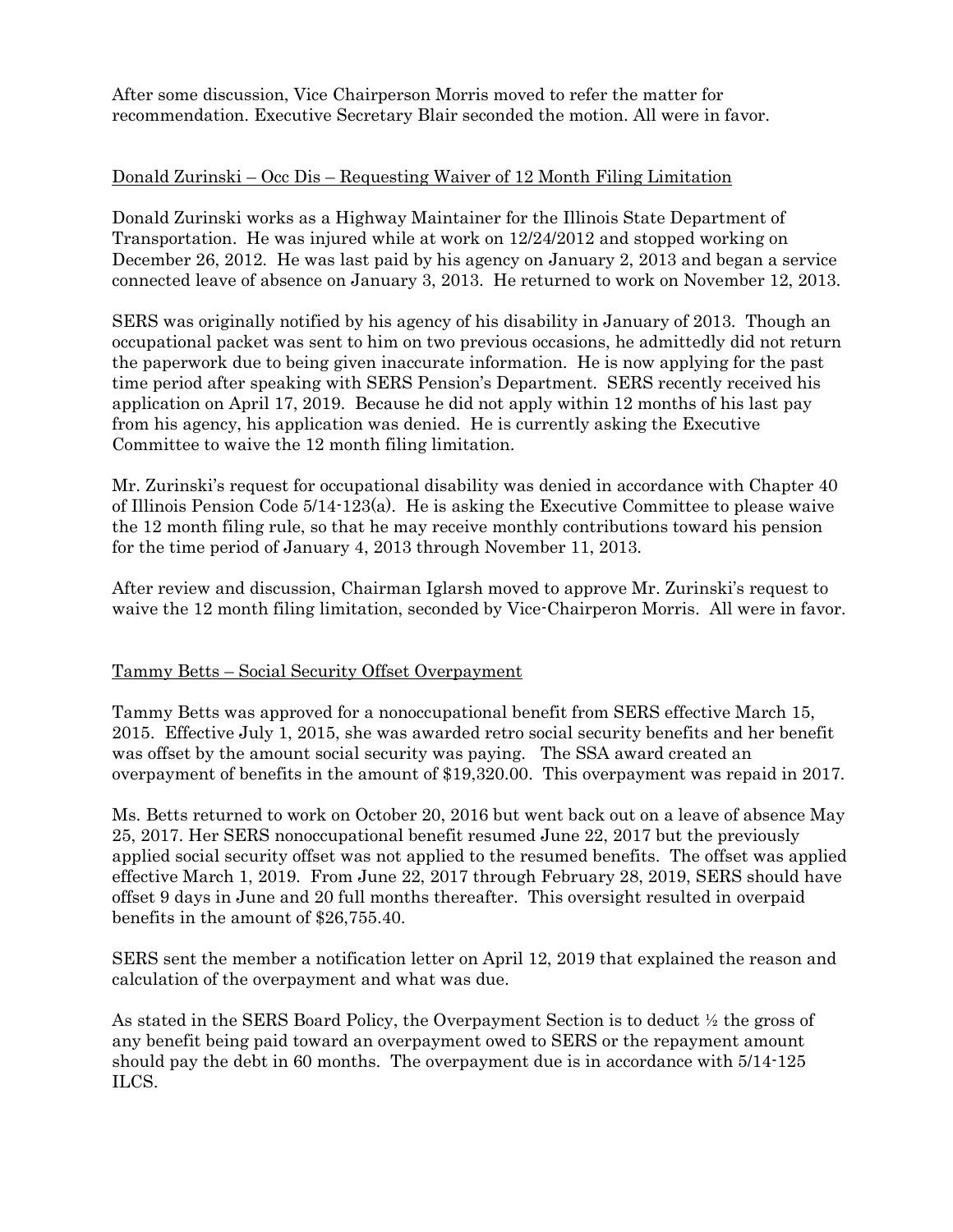Ms. Betts' monthly gross disability payment is \$873.50. No federal tax or other insurance/outside deductions are taken. She is paying CMS Premium Collection Unit a total of \$246.00 per month for health and dental.

Ms. Betts' current overpayment balance is \$26,755.40 and she is requesting a payment of \$150 per month which would result in repayment in 179 months (almost 15 years). In order to satisfy the debt in the required time frame of 60 months (5 years), SERS would need to offset her current benefit by \$ 446.00 per month.

After some discussion, Vice Chairperson Morris moved to deduct \$150 from the monthly disability benefit, then deduct half of the gross retirement annuity upon retirement. Chairman Iglarsh seconded the motion. All were in favor.

## Felysha Jackson – Social Security Administration Overpayment

Felysha Jackson was approved for a nonoccupational benefit from SERS effective February 22, 2018.

Mrs. Jackson was approved for a retroactive social security disability benefit effective October 1, 2018.

The retroactive benefit created an overpayment to SERS totaling \$7,952.00 from October 1, 2018 through January 31, 2019.

SERS sent the member a notification letter on February 22, 2019 that explains the calculation of the overpayment and what was due.

As stated in the SERS Board Policy, the Overpayment Section is to deduct ½ the gross of any benefit being paid toward an overpayment owed to SERS. The overpayment due is in accordance with 5/14-125 ILCS of the Pension Code.

Felysha Jackson's monthly gross disability payment is \$1,457.97. Federal tax in the amount of \$79.10 is deducted. When  $\frac{1}{2}$  of the gross is deducted in the amount of \$722.91, the net paid to Mrs. Jackson is \$655.96. Mrs. Jackson is direct billed from CMS for state insurance premiums in the total amount of \$275.88 per month. As noted in the SSA Award letter, she is also receiving \$1,988.00 per month in social security benefits.

Mrs. Jackson's current overpayment balance is \$7,229.09 and she is requesting a payment of \$50-\$100 per month which would result in repayment over the 5-year allowed repayment policy.

After some discussion, Vice-Chairperson Morris moved to deny the request for a repayment of \$50-100 per month, and propose a repayment plan of \$120 per month. Executive Secretary Blair seconded the motion. All were in favor.

## Marvin Barnes - Social Security Administration Overpayment

Marvin Barnes was approved for a nonoccupational benefit from SERS effective June 26, 2016.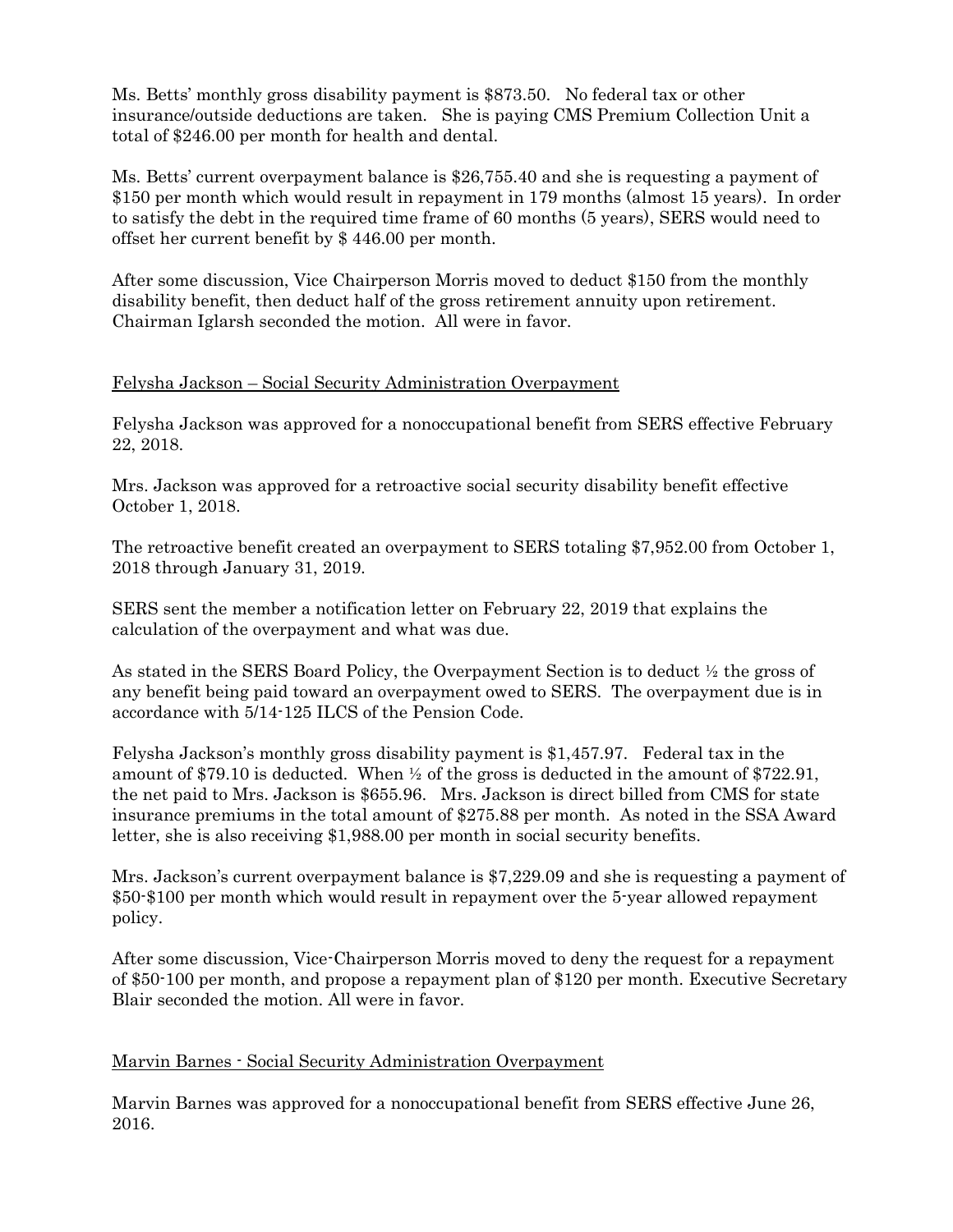Mr. Barnes was approved for a retroactive social security disability benefit effective October 1, 2016. The retroactive benefit created an overpayment to SERS totaling \$25,560.00 from October 1, 2016 through December 31, 2017.

SERS sent the member a notification letter on January 25, 2018 that explains the calculation of the overpayment and what was due.

As stated in the SERS Board Policy, the Overpayment Section is to deduct ½ the gross of any benefit being paid toward an overpayment owed to SERS. The overpayment due is in accordance with 5/14-125 ILCS of the Pension Code.

Mr. Barnes retired March 1, 2019 and the monthly gross pension payment is \$2,864.82. Federal Tax in the amount of \$153.18 is deducted and when ½ of the gross is deducted for the overpayment in the amount of \$1,432.41, the net paid to Mr. Barnes is \$1,279.23. Mr. Barnes has been terminated from state insurance due to nonpayment of premiums when on leave of absence. He is also receiving \$1,868.00 per month in social security benefits.

Mr. Barnes's current overpayment balance is \$18,861.18 and he is requesting a payment of \$500 per month which would result in repayment in 38 months.

After some discussion, Vice Chairperson Morris moved to approve Mr. Barnes' request for a payment of \$500 per month, seconded by Chairman Iglarsh. All were in favor.

## Torrence Jones – Overpayment – Return to Work – Untimely Notification

Torrence Jones was approved for a nonoccupational benefit from SERS effective June 11, 2018.

Mr. Jones returned to work August 4, 2018 and did not notify SERS until January 15, 2019. This late notification caused an overpayment of nonoccupational benefits in the amount of \$11,313.70 from August 4, 2018 through December 31, 2018. The member currently owes \$9,006.30. The check that was issued for December in January was returned by the bank and the federal tax was pulled back from that check.

SERS sent the member a notification letter on January 15, 2019 that explains the calculation of the overpayment and what was due. The member failed to respond to this notice and was sent a final notice on March 11, 2019.

Since the January check was returned in addition to reversing federal tax for that month, the amount of the overpayment reduced to \$ \$9,006.30. He was told he would have to pay \$200 per pay which would repay the debt in 23 months. He states he cannot afford \$200 per pay.

Mr. Jones is requesting a repayment plan of \$50 per month (\$25 per pay) which would take 15 years to repay.

After some discussion, Vice-Chairperson Morris moved to deny the request for a repayment of \$50 per month, and propose a repayment plan of \$150 payroll deduction per month. Executive Secretary Blair seconded the motion. All were in favor.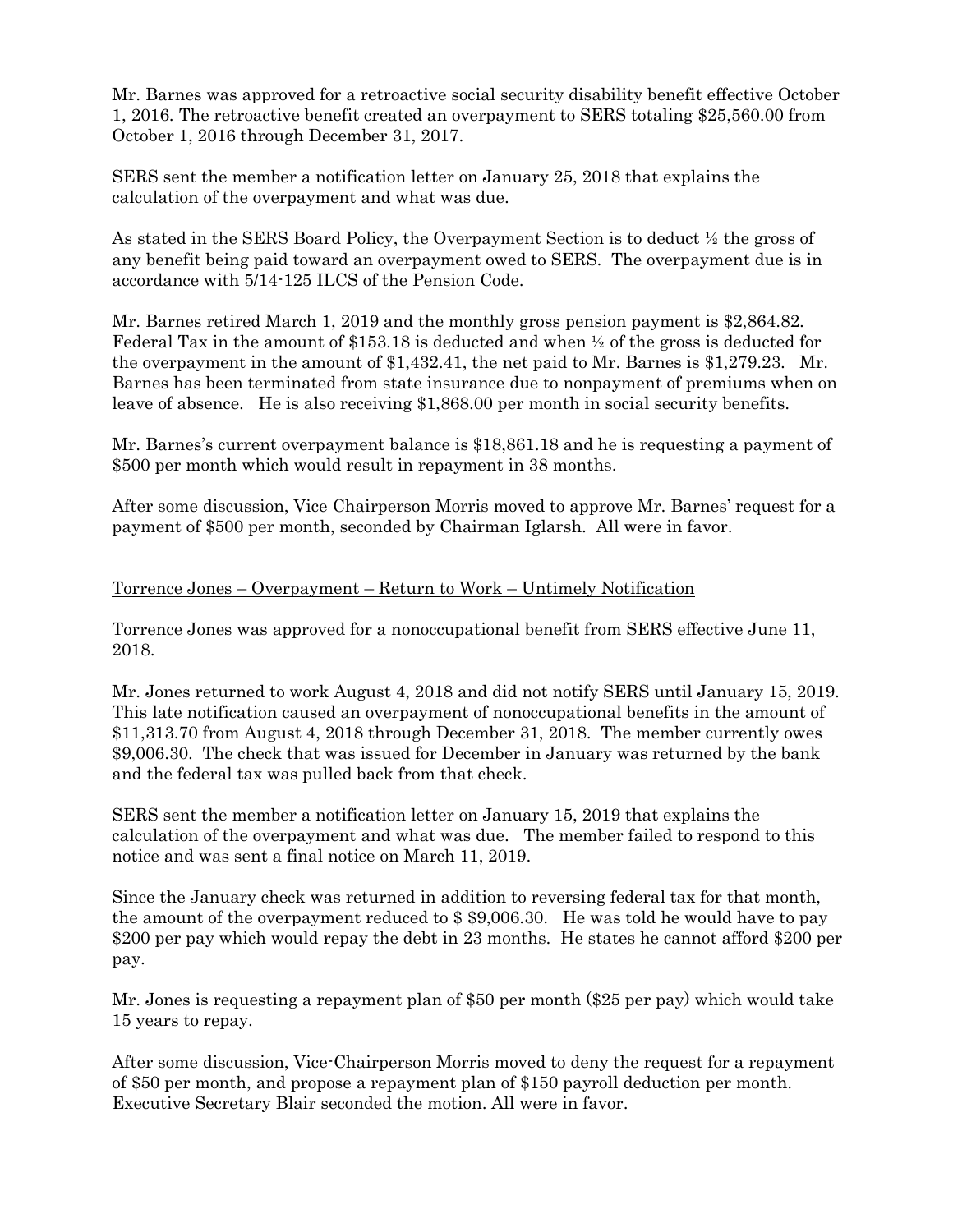## Angelia Sowell – Overpayment – Return to Work – Untimely Notification

Angelia Sowell was approved for a nonoccupational benefit from SERS effective October 7, 2018.

Ms. Sowell returned to work October 29, 2018 and did not notify SERS until March 14, 2019. This late notification caused an overpayment of nonoccupational benefits in the amount of \$8,127.63 from October 29, 2018 through February 28, 2019. The member currently owes \$4,159.81. The checks that were issued for January and February of 2019 were returned and/or stopped reducing the balance of the overpayment to \$4,159.81.

As stated by the guidelines for installment agreements, Ms. Sowell's required monthly payment is \$200 per month. This payment would repay the overpayment in 21 months (almost 2 years). A payment of \$100 per month would repay the debt in 42 months (3.50 years).

Ms. Sowell is requesting a repayment plan of \$150 per month, which would take roughly 27 months to repay. She further requested the payment begin after May 31, 2019.

After some discussion, Executive Secretary Blair moved to approve the request for a repayment of \$150 payroll deduction per month, seconded by Chairman Iglarsh. All were in favor.

## Jack Vahle – Request to Purchase Service Credit

Jack Vahle retired December 1, 2018. When processing his retirement, it was discovered that he was .25 month short from meeting 20 years of service credit for the alternative formula. He still met eligibility because he was over age 60, but his pension was calculated at 1.67% instead of  $2.5\%$ .

Prior to his retirement, in July 2018, Mr. Vahle visited the SERS office and was given an estimate with a retirement date of December 1, 2018. This calculation shows a total of 239.75 months, which is also .25 month short of 20 years of service.

In August 2018 Mr. Vahle was sent the cost to purchase several leaves of absence; however, he did not do so at that time.

Mr. Vahle is requesting to retire with 20 years of service.

After some discussion, Chairman Iglarsh moved to approve Mr. Vahle's request to purchase .50 months of service within 30 days of the billing letter in order to retire with 20 years of service. The motion was seconded by Vice-Chairperson Morris. All were in favor.

# Bernita Harris – Payment of Death Benefit

Bernita Harris, an active state employee, died on February 28, 2019. She is survived by an 18 year-old son, Jarrion Golliday, who is not currently a student, nor does he expect to attend school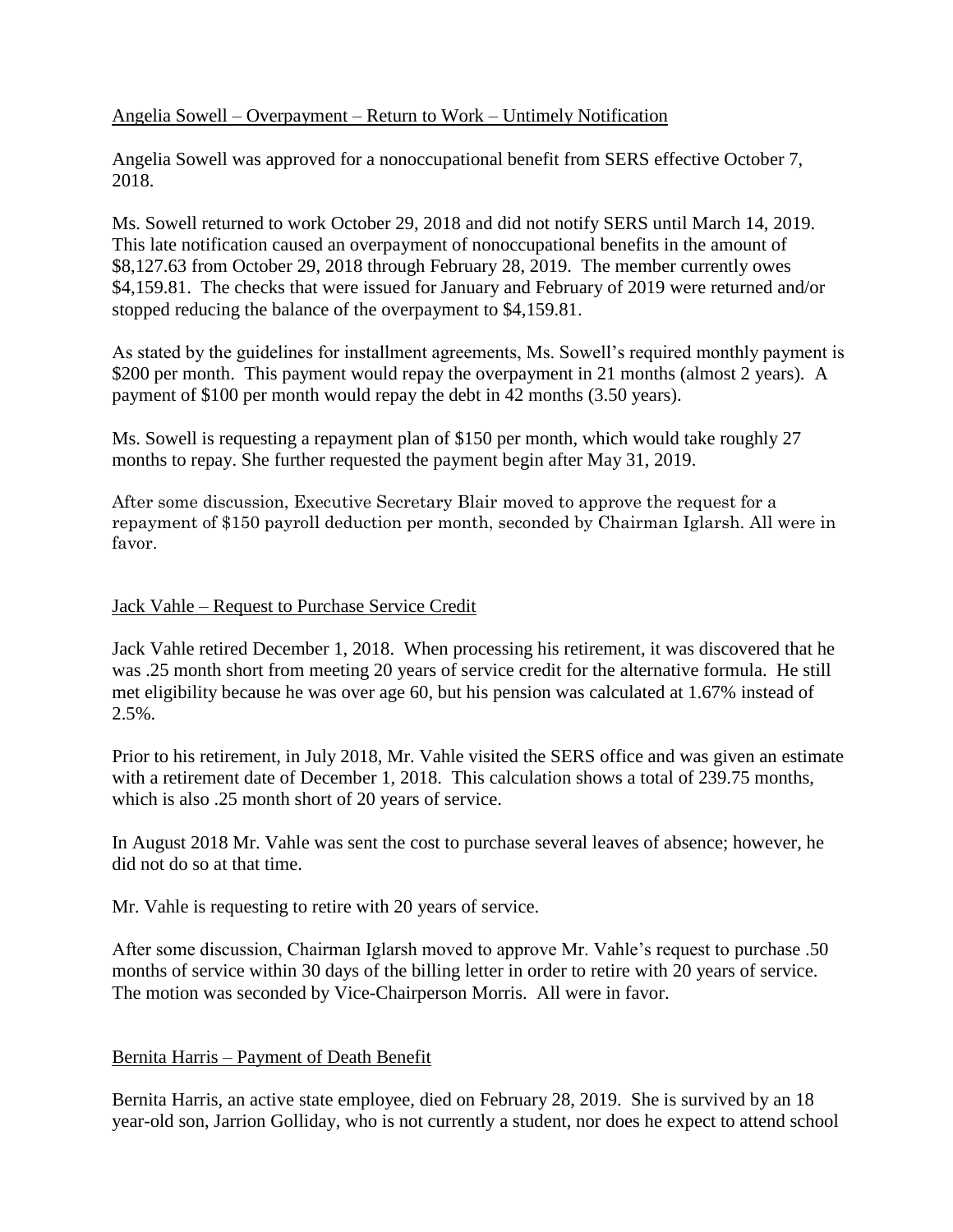in the future. Jarrion is requesting to waive any possible future survivor benefits so a death benefit may be paid with the state's portion. This would increase the death benefit by \$33,498.00.

Additionally, there is an issue with Ms. Harris' beneficiary form. According to the computer system and her annual statements, Ms. Harris completed a beneficiary form in April, 2002 listing her four (4) sons, Christian Golliday, Jamar Golliday, Jarrion Golliday, and Christopher Harris, as primary beneficiaries. This form, however, cannot be located. The most recent beneficiary form that can be located is dated in May, 1997 which lists three (3) of her sons, Christian, Jamar, and Christopher. At that time, Jarrion was not born. All four sons are requesting the death benefit be split equally among them.

After some discussion, Chairman Iglarsh motioned to approve the request for the death benefit to be paid equally among Bernita Harris' four (4) sons, seconded by Vice-Chairperson Morris. All were in favor.

## Devin Stokes – Request for Re-Appeal

Devin Stokes retired May 1, 2015. He completed the dependent information on this retirement application as single with no applicable dependents. Mr. Stokes received a survivor contribution refund in the amount of \$21,758.84. Mr. Stokes has twins who were born in 2007 and were 8 years old at the time of his retirement. They are currently 12 years old. It was discovered that Mr. Stokes had received this refund and was not eligible for the funds.

Mr. Stokes' case was presented to the Executive Committee at the March 2019 meeting. His appeal was denied.

Mr. Stokes would like to re-appeal, as he feels there were a few statements that were inaccurately presented to the Executive Committee and contends that he was not provided with accurate information at the time he elected a survivor contribution refund.

After some discussion, Executive Secretary Blair moved to deny Mr. Stokes' request for reappeal, seconded by Chairman Iglarsh. All were in favor.

# Policy (Accounting) – Optional Military Time Service Purchase Eligibility

Background: Past practice has dictated that the Service Purchase Section of SERS would cost out the optional service of military time provided that the member supplied a DD-214 or appropriate discharge papers verifying active duty military service. There are various characteristics of the discharge listed on the DD-214 (i.e. Honorable, Dishonorable, Under other than honorable conditions, etc.). Dishonorable discharges would not be considered eligible for the optional service purchase of military time.

Additionally, according to desk notes, the long-time Division Manager of Service Purchase determined that the following characteristics of discharge were not acceptable to be eligible for purchase:

- Unqualified for Active Duty
- Discharged other than Honorable Conditions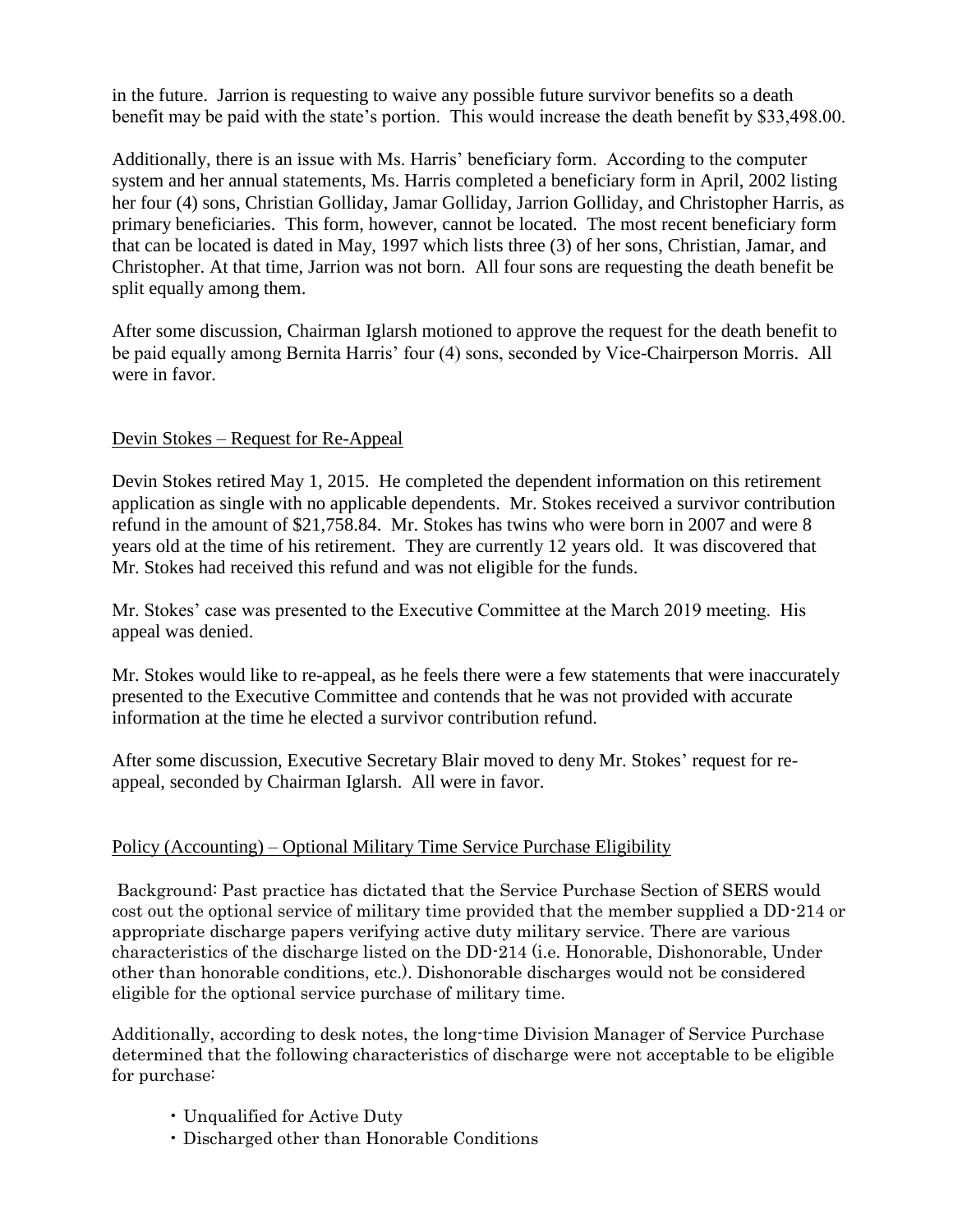• Under other than Honorable Conditions

Issue: Since the Service Purchase function was transferred to the Accounting Division on 08/01/2017, following the retirement of its Manager, the sources for these disqualified characteristics of discharge are coming into question.

Compiled statute 40 ILCS 5/14-104(j) states (highlight added for emphasis): By paying the contributions otherwise required under this Section, plus an amount determined by the Board to be equal to the employer's normal cost of the benefit plus interest, but with all of the interest calculated from the date the employee last became a member of the System or November 19, 1991, whichever is later, to the date of payment, an employee may establish service credit for a period of up to 4 years spent in active military service for which he does not qualify for credit under Section 14-105, provided that (1) he was not dishonorably discharged from such military service, and (2) the amount of service credit established by a member under this subsection (j), when added to the amount of military service credit granted to the member under subsection (b) of Section 14-105, shall not exceed 5 years. The change in the manner of calculating interest under this subsection (j) made by this amendatory Act of the 92nd General Assembly applies to credit purchased by an employee on or after its effective date and does not entitle any person to a refund of contributions or interest already paid. In compliance with Section 14-152.1 of this Act concerning new benefit increases, any new benefit increase as a result of the changes to this subsection (j) made by Public Act 95-483 is funded through the employee contributions provided for in this subsection (j). Any new benefit increase as a result of the changes made to this subsection (j) by Public Act 95-483 is exempt from the provisions of subsection (d) of Section 14-152.1.

The discharge reasons found to be unacceptable (other than "Dishonorable") only appear in desk notes of Service Purchase Section employees. There is no reference to their origin other than dates that they were deemed unacceptable by the Manager at the time.

We have unsuccessfully searched for references to the acceptability of discharge other than honorable in rules and past Executive Committee decisions. Furthermore, with not much effort, two cases have been identified that the DD-214 showed "Discharged other than Honorable Conditions" for which the optional service purchase was allowed and the member paid for and was given the service credit.

Possible Resolution: The Accounting Division would like to request the opinion of the Executive Committee on establishing the policy regarding the acceptability of any discharge other than dishonorable.

• In establishing SERS service credit for military service, the member must provide a DD-214 that shows that he / she was not dishonorably discharged from active military service. Acceptable characteristics of discharge include "honorable", "under other than honorable conditions", "unqualified for active duty", and "discharged other than honorable conditions," as well as any other characteristics that do not indicate a "dishonorable" discharge.

This puts policy in direct line with the statute and eliminates creating policies with no basis in rule or in law.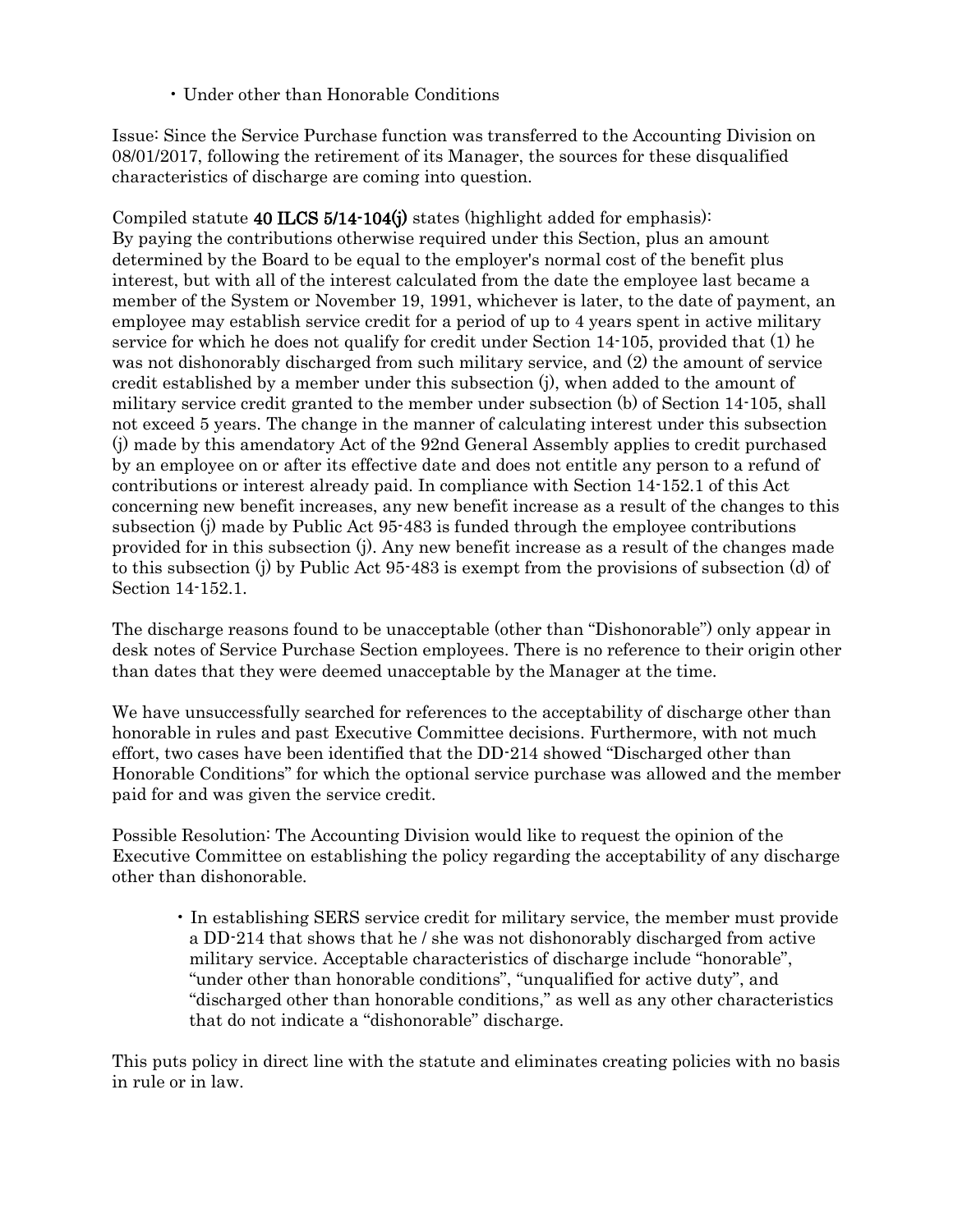Chairman Iglarsh moved to accept the policy, seconded by Vice Chairperson Morris. All were in favor.

## George Gray – Appeal to Retire

George Gray has been an inactive member since July 2014. He was mailed a certified letter on January 7, 2019 regarding the minimum required distribution which gave him the option to either retire, take a refund, or participate in the total buyout.

Mr. Gray contacted Cory Mitchelle on February 15, 2019 and stated he would make an appointment with the SERS Chicago office to discuss retirement.

Mr. Gray did not submit a retirement application by the required date, so a refund payment was mailed to this home in April 2019.

Mr. Gray is requesting to return the uncashed refund payment and apply for a retirement annuity. If this is denied, he would like to return the uncashed warrant and have the refund payment rolled into an IRA.

After some discussion, Chairman Iglarsh moved to approve Mr. Gray's request to apply for a pension, seconded by Vice-Chairperson Morris. All were in favor.

## Rosalind Leonard-Coleman – Refund of Contributions Repay

Rosalind Leonard-Coleman was discharged from her Agency on December 29, 2006. She applied for a Refund of Contribution from SERS in April of 2007. A refund of \$18,927.92 was paid in May of 2007 (\$11,000 rollover and \$7,927.92 less federal withholding).

In June of 2007, The Civil Service Commission agreed to reverse the discharge. The agreement stated that Ms. Leonard-Coleman would be placed on a 65 day non paid suspension in lieu of discharge. She was to receive 23 days of wages at her rate of pay at the time of discharge. Two business days, two sick days, and four vacation days would be reinstated to her accumulated benefit time as stated in the agreement. She was reinstated to her former position. No promise was made to give her any greater or further consideration.

A letter was sent to Ms. Leonard-Coleman on May 5, 2011 allowing a one-time interest free repayment of the \$18,927.92. It is not clear as to why this was sent several years after the agreement, but it appears that SRS was contacted by the member at this time requesting repayment of the contributions and enclosed a copy of the settlement agreement. The letter was sent to the correct address. There was no response to this letter which according to SERS Accounting was sent twice.

In June of 2014 another billing was sent to Ms. Leonard-Coleman (which she requested June 2014). This billing included interest. There was no response to this billing. The member contacted SERS again in November of 2016 and April of 2018 and billing letters were sent with no response from Ms. Leonard-Coleman. Both billings included interest.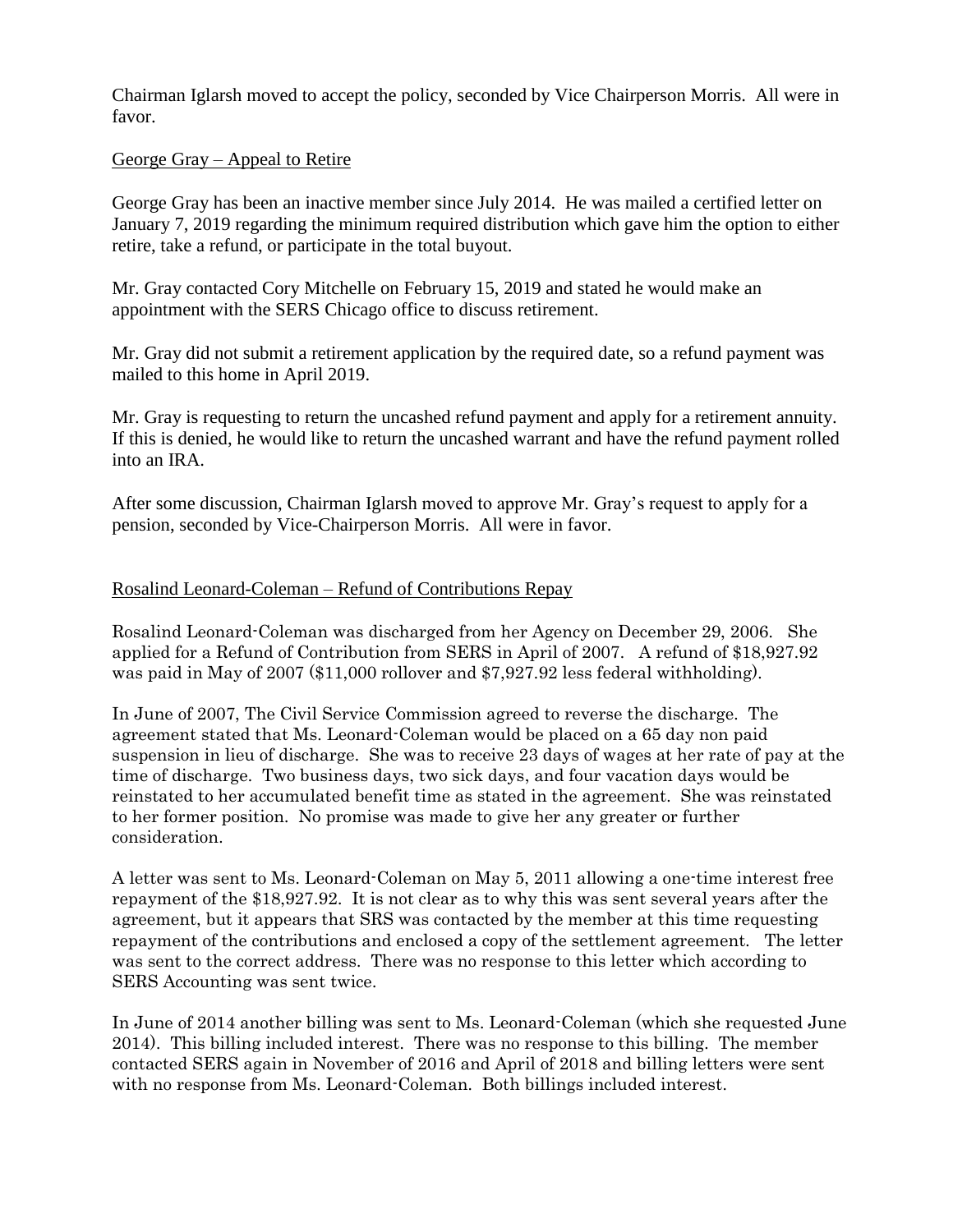Ms. Leonard-Coleman contacted SERS in March or April of 2019 regarding her insurance at retirement. She was told her insurance would be based on 13 years of service and she disagreed. She said all her years (32) would count. When told that she took a refund in 2007 and it was never repaid, she argued that all her time was restored due to the settlement which was inaccurate.

Ms. Leonard-Coleman was never offered repayment without interest. She was told she had received an initial non interest billing in 2007 to which she never responded and had not responded to several other billings. She said she did not receive the non interest billing and the other billings she received were too expensive. She confirmed the address on all billings was correct.

She is now appealing to repay the 2007 refund without interest even though the two letters were sent to the address she confirmed was correct. She received the billings with interest, and all (non interest and interest) were sent to the correct address.

Ms. Leonard-Coleman was told that the account would be reviewed with management. After review and it was apparent that she simply ignored all billings, she was told she would have to repay with interest in order to have those additional years restored. She requested an appeal to repay the refund with no interest.

After some discussion, Executive Secretary Blair moved to deny Mr. Leonard-Coleman's request to repay the refund with no interest, seconded by Chairman Iglarsh. All were in favor.

## Anastasia Palivos – Requesting SERS Participation

Anastasia Palivos originally declared in error that she did not wish to participate in the State Employees' Retirement System (SERS).

Ms. Palivos requested to change the election to participate in SERS.

After review and discussion, Chairman Iglarsh moved to approve Mr. Palivos' request to participate in SERS, seconded by Executive Secretary Blair. All were in favor.

#### Nicole Weston – Appealing Deduction of Disability Towards Overpayment

Nicole Weston works at the Department of Human Services as a Human Services Caseworker. She went on a 6P temporary disability benefit and SERS paid her from May 15, 2017 to July 15, 2018. Ms. Weston filed and won a grievance against her agency and they went back and paid her from January 1, 2018 through July 15, 2018. This created an overpayment totaling \$14,189.95.

Ms. Weston then went out on a non-service connected leave of absence on December 4, 2018. She received a 6B nonoccupational disability benefit from January 4, 2019 through January 6, 2019 in the amount of \$192.05. Ms. Weston returned to work on January 7, 2019.

Because Ms. Weston had an overpayment, this disability check was pulled and credited toward her overpayment. Ms. Weston has now filed for bankruptcy and she does not feel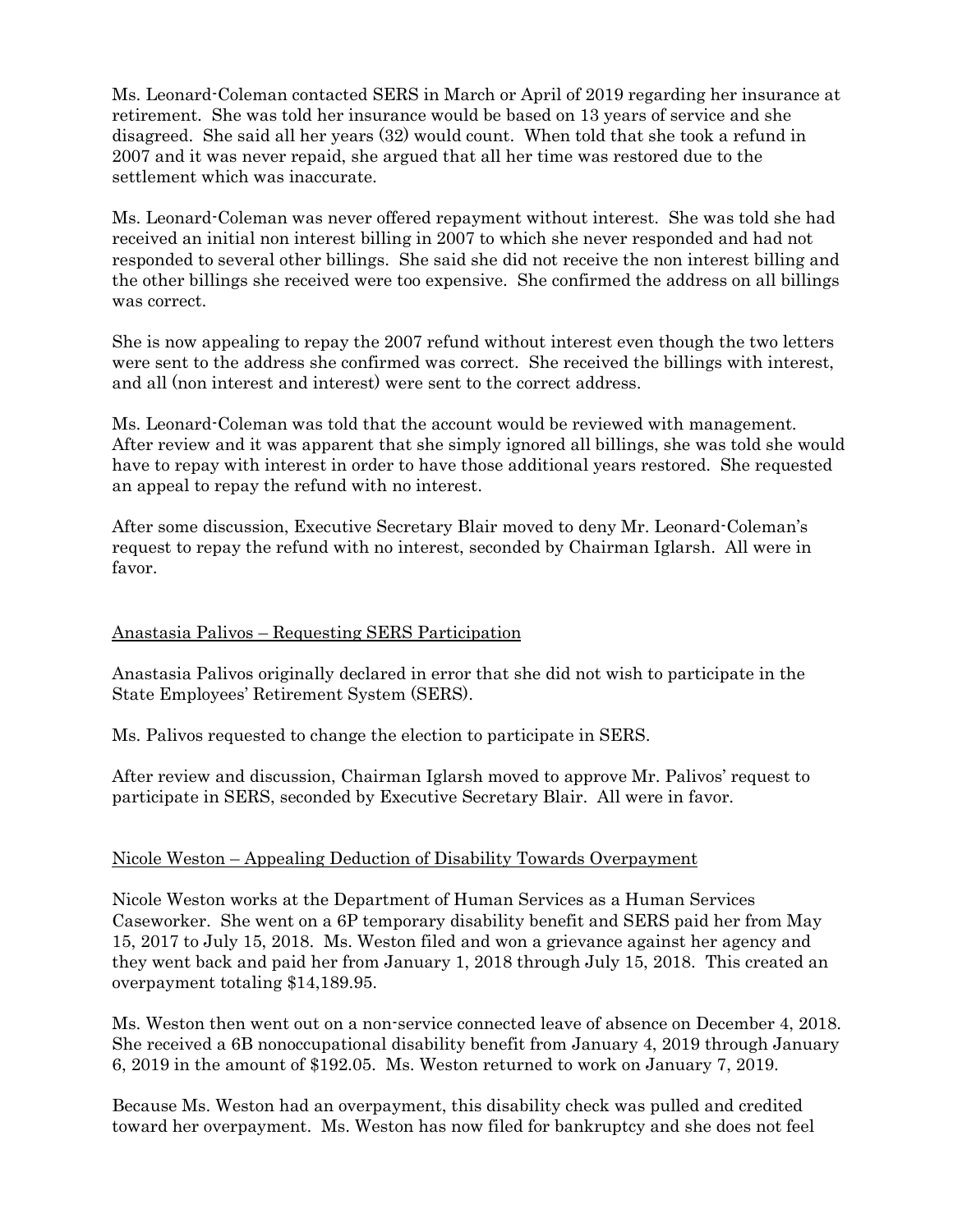that SERS had a right to apply her disability check to her overpayment. She is appealing SERS' decision to apply her disability check to her overpayment secondary to her bankruptcy status.

After some discussion, Vice-Chairperson Morris moved to deny Ms. Weston's appeal to stop the deduction from her disability check that is applied to her overpayment, seconded by Chairman Iglarsh. All were in favor.

## Add ons:

## Patricia Ortiz – Occupational Disability – 12 Month Filing Limitation

Patricia Ortiz works as a business manager for DHS. She was injured on January 14, 2014 and last worked on June 5, 2014. She began a medical leave of absence on July 1, 2014 due to a work-related injury. She returned to work on October 6, 2014.

She has requested a written appeal to the Executive Committee so that the 12 month filing limitation can be waived. The member indicates that she was not aware of this benefit. She was paid TTD for this time period.

The member's request was denied in accordance with Chapter 40 Pensions 5/14-123(a).

After some discussion, Vice-Chairperson Morris moved to approve Ms. Ortiz's request to waive the 12 month filing limitation, seconded by Chairman Iglarsh. All were in favor.

## Lucyna Watson – Nonoccupational Disability – 90 Day Filing Limitation

Lucyna Watson is appealing the denial of disability based on the 90 day rule. She was removed from the payroll January 23, 2019. Her 90 days expired April 22, 2019. The application came in from the member April 26, 2019. SERS sent agency forms March 23, 2019. The medical was received April 26, 2019. She has not returned to work.

The member's request was denied in accordance with Chapter 40 ILCS 5/14-124.

After some discussion, Chairman Iglarsh moved to approve Ms. Watson's request to waive the 90 day filing limitation, seconded by Vice-Chairperson Morris. All were in favor.

#### Sharde Sherrill – Nonoccupational Disability – 90 Day Filing Limitation

Sharde Sherrill is appealing the denial of disability based on the 90 day rule. She was removed from the payroll September 14, 2018. Her 90 days expired December 12, 2018. The application came in from the member September 14, 2018. SERS sent agency forms September 21, 2018. The medical was received February 28, 2019. She has not returned to work.

The member's request was denied in accordance with Chapter 40 ILCS 5/14-124.

After some discussion, Chairman Iglarsh moved to approve Ms. Sherrill's request to waive the 90 day filing limitation, seconded by Vice-Chairperson Morris. All were in favor.